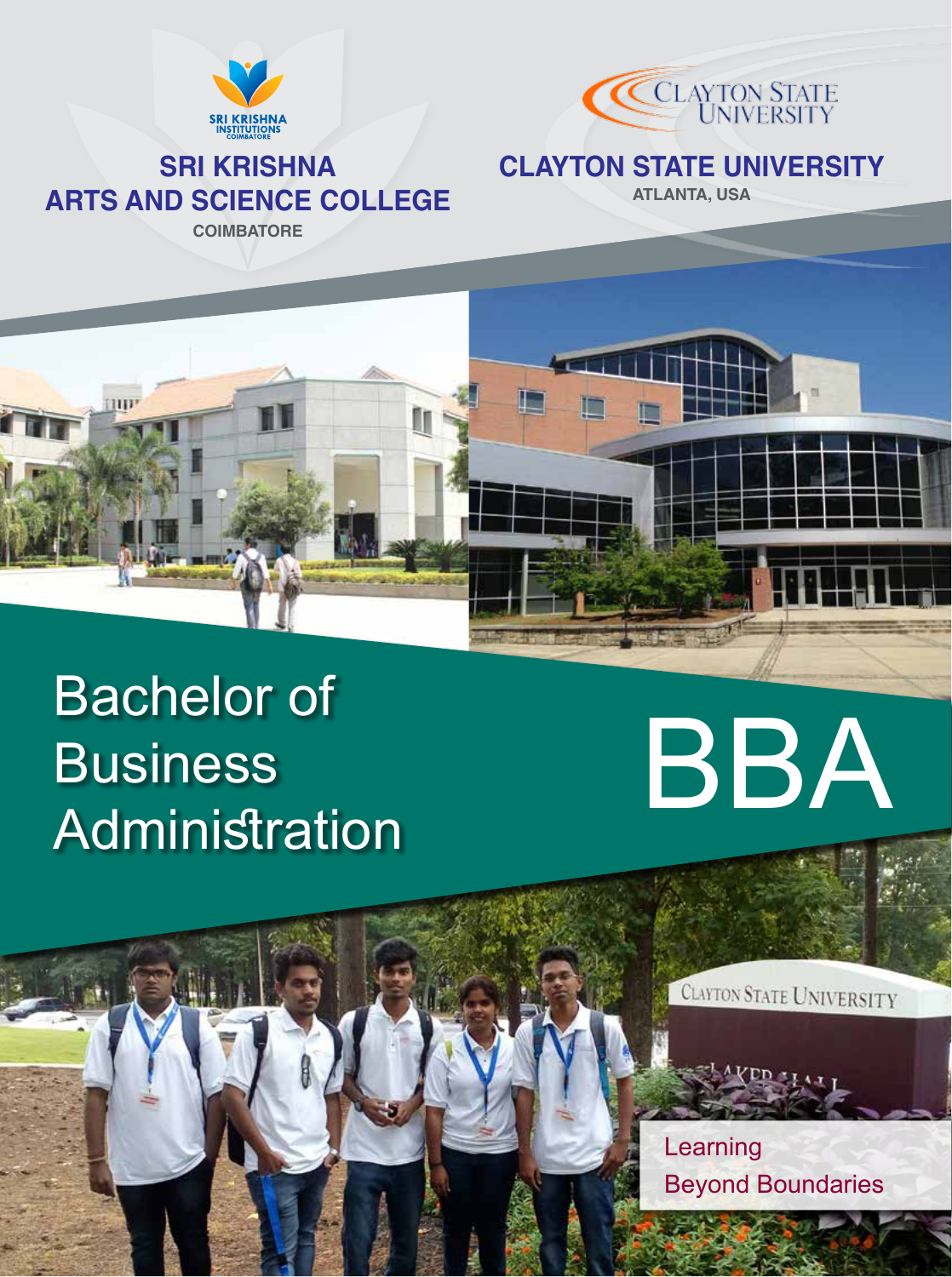

#### **Sri Krishna Arts and Science College**

Sri Krishna Arts and Science College was established in 1997. It is an autonomous institution imparting quality education, which caters to the national need of the day. The College is situated in a sylvan surrounding with a green campus of 15 acres and a state-of-the-art buildings of over 4,25,500 sq.ft. It offers the best environment for imparting and imbibing knowledge. It is easily accessible from any part of the city and adjacent to the National Highway of Palakkad Road. It was started with 17 students in 1997-1998 and has seen phenomenal growth. At present with 26 UG programmes, 12 PG programmes, 1 Integrated programme and 6 Research programmes 6,256 students are studying in the College.

The College has been accredited with 'A' Grade by NAAC in the year 2009 and subsequently reaccredited with 'A' Grade in the year 2015. All activities and processes of college are standardized and systemized as per ISO 9001:2008 Standards and certified by TUV SUD who conducts the external audit once a year for continual improvement of quality systems in the college.



#### **Clayton State University**

Clayton State University was opened in 1969 as Clayton Junior College, with Dr. Harry S. Downs as the founding president. The Board of Regents of the University System of Georgia elevated the institution to baccalaureate status (as Clayton State College) in 1986, to university status (as Clayton College & State University) in 1996 and approved the present name on May 18, 2005. Clayton State's mission has been committed to develop an understanding of advanced applications of modern technology. The College of Business is the largest AACSB accredited business school in south metropolitan Atlanta. It offers BBA degrees in Supply Chain, Accounting, Marketing, Management, and General Business; and MBA degrees in Accounting, Supply Chain, International Business, Sports and Entertainment Management, and Human Resource Leadership".

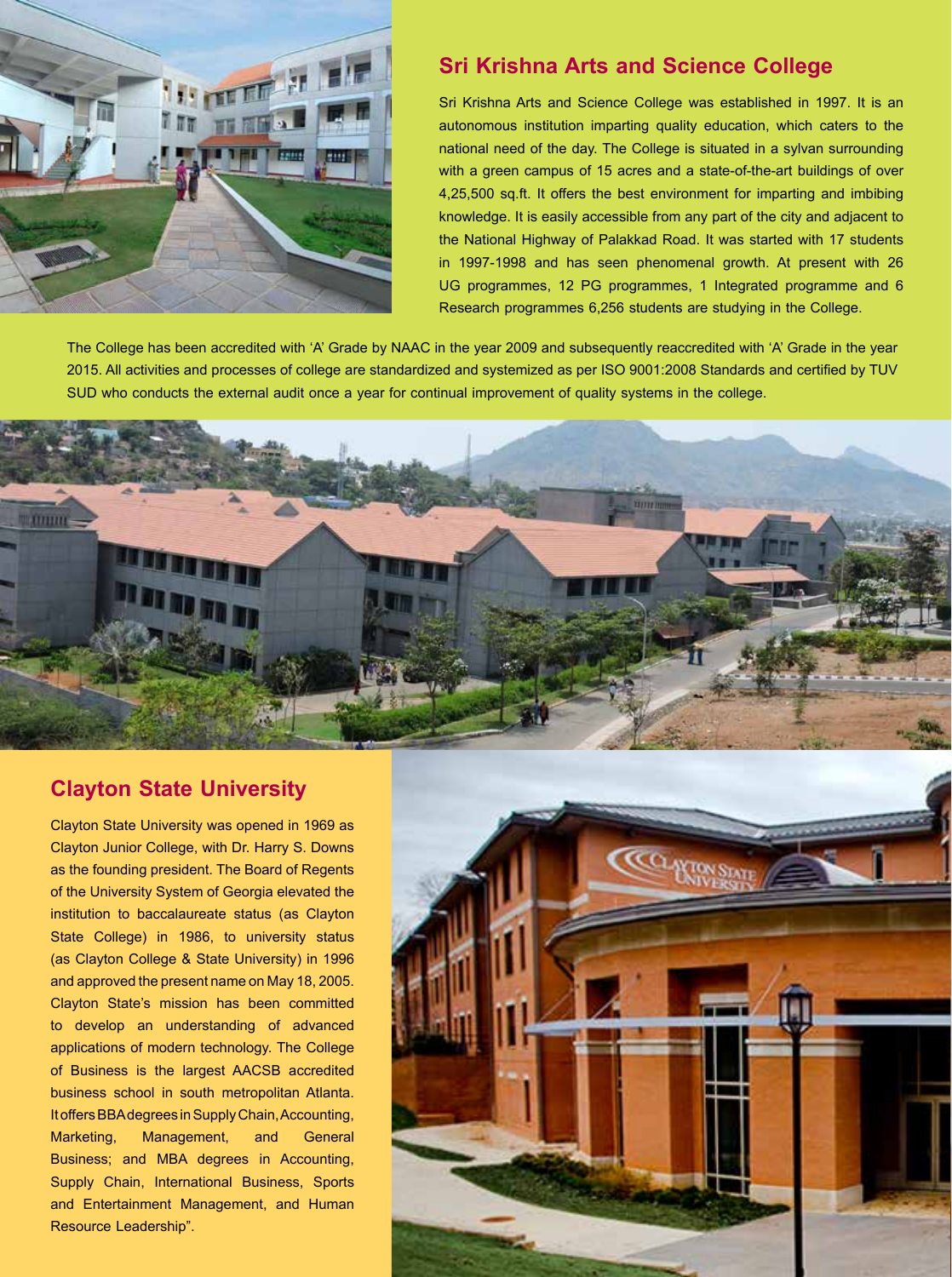

**Marketing**

BBA

Sri Krishna Arts and Science College has made its hallmark by taking a giant step forward with the signing of a comprehensive Memorandum of Understanding (MoU) for International collaboration with Clayton State University jointly ensuing an undergraduate degree on Business Administration.

It is a four year integrated programme where the first two years will be in India and the next two years will be held in Atlanta. For the first two years duration in India, the students are to obtain a minimum of 48 credits as well as a proficient score in IELTS. An advanced coaching for IELTS will be given in the college. These 48 credits will be transferred to the Clayton State University. Students will be sent for a summer internship at the end of their first year to US. If the students are not qualified for admission in the Clayton State University, they can avail their further studies in Sri Krishna Arts and Science College and accomplish a degree on BBA.

Selection of students are purely based on:

- **• Merit**
- **• English competency**
- **• Personal interview**
- **• Financial-bank guarantee**